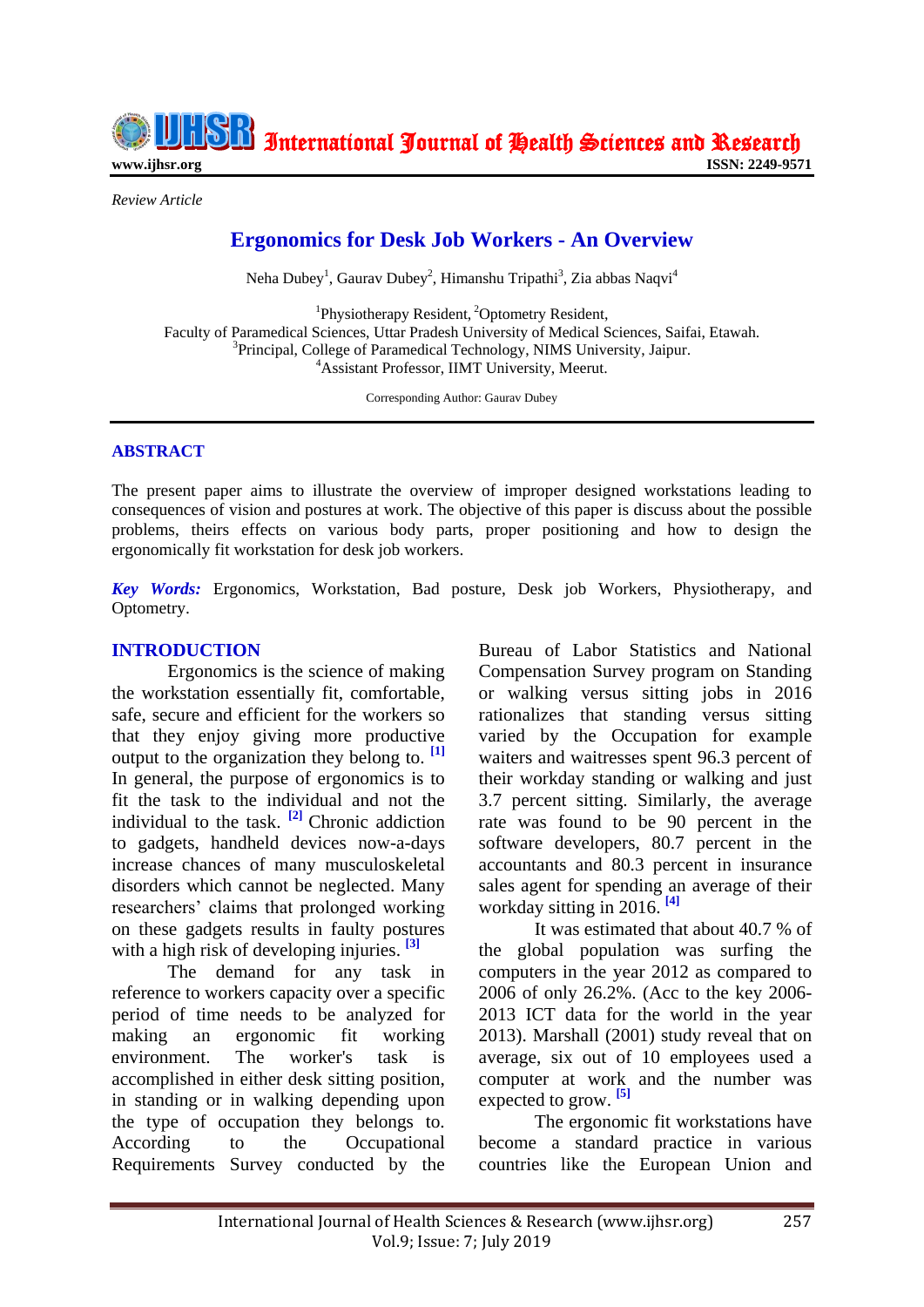America. Scott (2008) stated that the application of ergonomic principle for developing countries increases the office productivity and benefits than in the developed worlds.

Many researchers report that working 5.41 hours sitting at the desk and 7 hour sleeping at night had a great impact on the physical and mental health. **[6]** According to government regulation such as the Occupational Safety and Health Administration (OSHA) standards, an ergonomically fit workstation required to (a) Decrease Injury risk. (b) Increased Productivity (c) Healthier vision and joints (d) Reduce tension, headaches (e) Improved job satisfaction, work quality and improved morale of workers. **[2]**

We need ergonomically fit and modular designed lifestyle which is free from injuries and risks. There are a large number of facts and shreds of evidence describing the number of risk factors like repetitive strain injuries, awkward posture, forceful exertion, a static posture which may lead to work-related musculoskeletal disorders (WMSDs). **[7]** Dembe AE (2005), Strazdins L (2004) stated that WMSDs are the primary causes of absenteeism and disability. **[8,9]** Garvan TN (1997), Berge Z (2002) reported that prolong sitting in static posture results in pain in the neck, back, shoulder, wrist, prolapsed intervertebral disc, visual fatigue and mental stresses. **[10,11]**

Vision trouble is an unspoken antagonist that appears due to exposure on display for an extended period of time. Many researchers investigated in their epidemiological studies that indoor environment is the cause of an eye-related complaint like burning eyes and soreness, itchiness, dryness, blurry vision, eye irritation.  $\left[\frac{12,13}{12,13}\right]$  Hedge A (1996) and Begley CG (2002) investigated that the frequent cause of office disorders are tiredness and strained eyes followed by mental fatigue and headache. **[14,15]** The grounds on which the eye complaints crop up might be variations (thinning or rupture) in the

precorneal tear film which protects the outer eyes form the high room temperature, low relative humidity and dusky indoor environment. **[16]**

The eye-related disorders are seen extensively among computer users. The office personnel's such as government offices, academic institutions, and banking systems in today's context give first priority to computers and its related gadgets. Prolong working on it can lead to computer vision syndrome. American Optometric association defines computer vision syndrome as a multiple eyes and visionrelated problems which results due to prolonged exposure to computer and experiences several conditions related to the eye like dry and irritated eyes, eye strain and fatigue, blurred vision, red eyes, excessive tearing, headache, light sensitivity, and changes in color perception, etc. **[17]**

## **Biomechanical properties of sitting posture**

The posture is defined as the upright position embracing the body parts in relation to standing, lying down and sitting with least amount of stresses on the supporting ligaments and muscles during weight-bearing activities or any movements. **[18]**

The correct posture not only maintains the natural curve of the spine but also minimizes stresses on the human body. Therefore more emphasis should be given on adopting a correct sitting posture while working in the office. The sitting position in which the body weight is transferred to the supporting areas mainly by the Ischial tuberosities of the pelvis and their surrounding tissues (Schoberth 1962).

In upright sitting posture, 2/3rd of body weight is distributed to the chair seat with backrest, armrest and to the floor. The weight is transferred through the chair seat and then to the floor, foot directly to the floor, forearm load to the armrest and then to the floor. The back and the pelvis to the backrest and then to the floor. Sitting in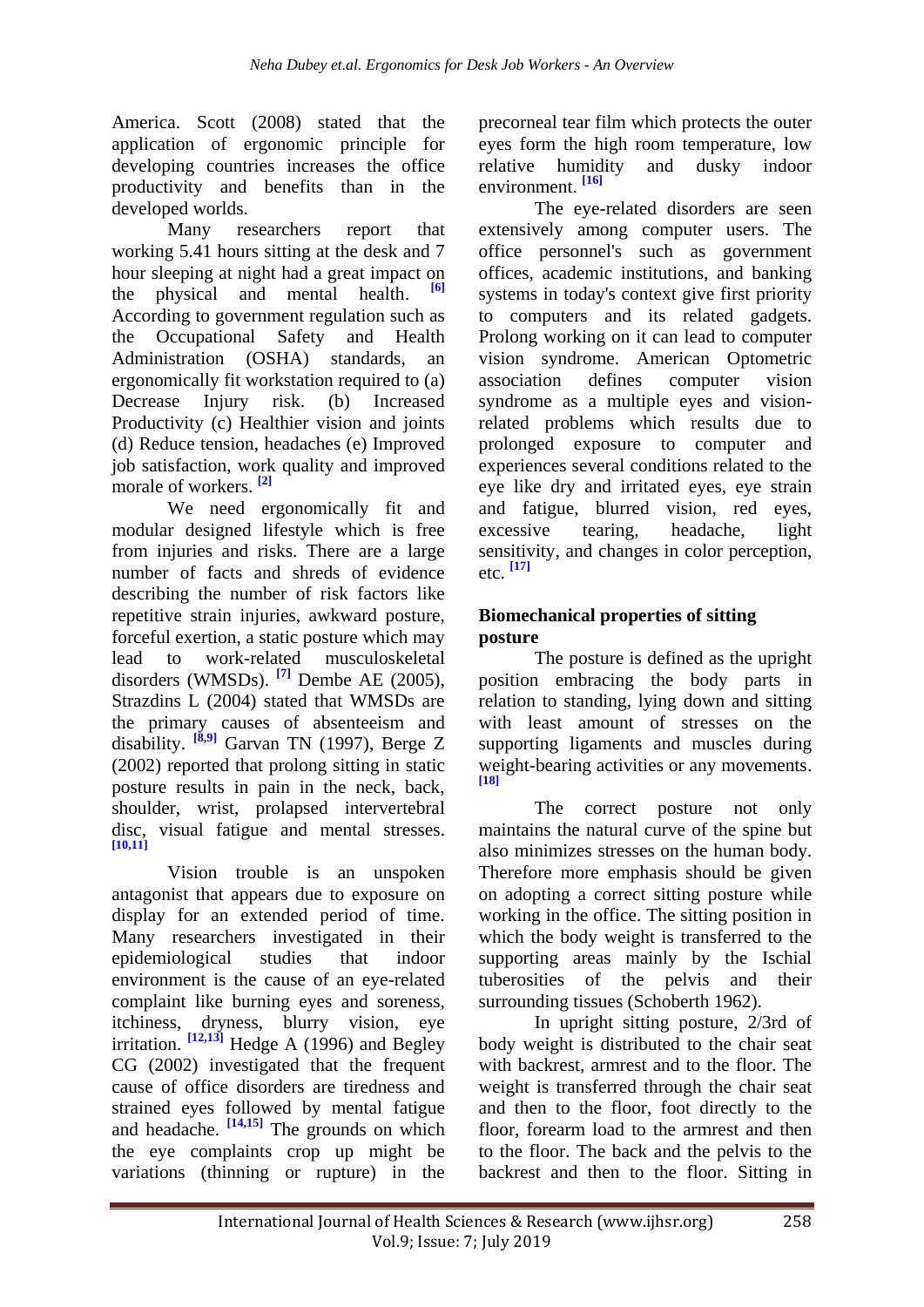posture which inflicts stresses on tissues results in injuries and trauma.

It is seen office bearers adopt a posture according to their ease and habits such as slouching, crossing legs, etc. These habits in the later stages if continued were found to be more comfortable for the worker's which increases chances of many work-related musculoskeletal disorders. Prolonged and rigorous application of the visual display terminal (VDT) is an important risk factor for work-related musculoskeletal disorders. **[19]**

## **Types of Posture in sitting**

Sitting on a chair is one of the most common positions adopted by humans. Mathew CE (2003) epidemiological study in the United States report reveals that children and adults spend approx. 55% of their working hours or 7.7 hours/day in sedentary postures. **[20]** Many researchers elucidate the fact that prolonged sitting is the root cause of increased intradiscal pressure and use of lumbar support helps in preventing the lumbar lordosis. **[21-24]**

There are different types of posture the office bearers adapt

## **(a) Forward posture**

It is lesser than 90 degrees in which COG lies in front of the Ischial tuberosity and floor supports more than 25% of body weight with increase disc pressure.

#### **(b) An upright posture**

In this posture the trunk is upright  $\&$ straight 90 degrees and COG lies above the Ischial tuberosity and floor supports 25% of body weight.

## **(c) The reclined posture**

The posture of 100 degrees & above with COG lies behind the Ischial tuberosity and floor supports less than 25% of body weight. This posture reduces pressure on the disc.

Sitting on duty for more than  $8 - 9$  hours develop load on the spine which is more than standing. This load can cause strain in the back, neck, shoulders and leg muscles. Sitting in 90° position increases lumber pressure to 140 mm.

In Desk Sloucher's 80° position, the pressure increases to 190 mm. **[55]** In Lifting a 2o kg weight while sitting and leaning forward to 20 degrees increases a pressure on the disc to 275 kg. **[56]**

Disc pressure seems to be greater during sitting than standing. This might be due to the changing from a standing to sitting causes the top of the pelvis rotates backward and flattens the lumbar curve with increased uneven pressure on the intervertebral discs.

CHU C (2011) research revealed that prolong sitting and working on computers has significant differences in viewing when comparing with the hardcopy condition. **[25]**

## **The repercussion of Vision and Posture at work**

## **1. Digital Eye Strain**

It is a syndrome characterized by a group of symptoms like eyestrain, headaches, blurred vision, dry eyes, neck and shoulder pain, etc due to prolonged exposure to digital gadgets when viewing screens for an extended period of time.

N Shantakumari reported in her study that the risk of developing headaches was 38% which was significantly less when viewing the computer at a distance of 50- 100 cm as compared to viewing at a distance of <50 cm furthermore she also concluded that dry eyes symptoms exaggerated by 89% when no screen filters are used. **[26]** Moreover Blehm et al (2005) suggested that the ocular related symptoms for regular and continuous users may results from one of the following reasons 1) environmental factors producing corneal drying 2) Reduced blink rate 3) Incomplete blinking 4)Increased corneal exposure 5)Age and gender 6) Systemic diseases, medications, and contact lens wear. **[27]** An increase in active myofascial trigger points of suboccipital muscle due to forward head posture causes chronic tensional headaches. **[54]**

## **2. Bad Posture**

Prolong sitting in a poor posture not only affects the neck region but also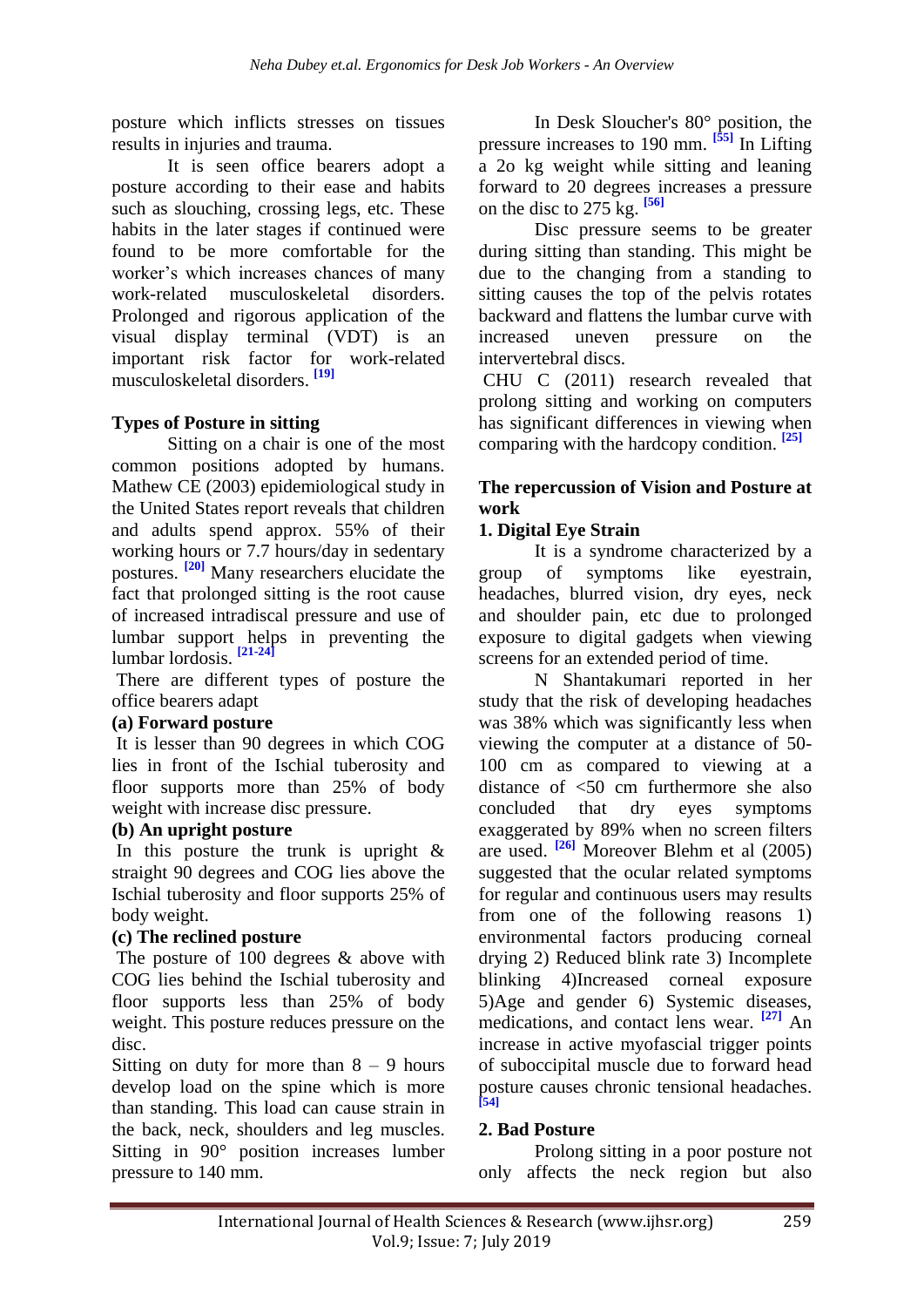impinge lower back, shoulders, and wrist leading to very serious problems like slip disc, painful joints, Carpel tunnel syndrome, etc. Daneshmandi H (2017) report revealed that neck  $(53.5\%)$  lower back  $(53.2\%)$  and shoulder (51.6%) symptom were the most widespread disaster among the office workers in the past 12 months. **[43]**

## **3. Slip Disc**

Sitting in 80 degrees slouch position produces excessive strain on the disc and overstretching of the supporting structures. Gregory G. Billy analyzes that the greatest change in disc height is at the L4-5 level after prolonged sitting without intermittent breaks. **[28]**

## **4. Backaches**

Back pain is the feeling of discomfort, achiness and pain around the mid-thoracic spine (according to the type of sitting). Prolong sitting also leads to shortening and tightening of hip flexors and hamstrings muscles with weakness of muscle supporting the spine causing low back pain. Tasneem Borhany (2018) studied 150 participants between the age group of 18-50 years among office workers and students and found that prolong working on the computer for at least  $> 3$  hours per day had reported symptoms of headaches and back pain. **[29]**

Many researchers in their study found that the person who sits for the lengthened period of time suffers from the neck, upper back musculoskeletal pain due to improper adjustment to the computer screen and char height. **[30,31]**

Rohlmann A and colleague's interpretation that high forces are continuously acting on the spine when changing from one body position to another. These loads can be minimized with proper elimination of the upper body by the arms. **[32]**

## **5. Eye muscle fatigue**

Seong Chin (2018) reported that people with excessive fixation of their eyes are unable to tolerate extended periods of static contraction of eye muscles making it difficult to maintain a single fused image in

binocular viewing, if repeated it over a long time by staring at the computer screens, desk work, and handheld devices resulting in eye muscle fatigue. Further concluded that working prolong strain the eye muscle, creates stiffness on head, neck, and shoulder and if this persists can cross the threshold into spasm and cramps. **[53]**

## **6. Text Neck.**

We are living in the 21st century where most of the work is executed via digital approaches (advanced Computers, laptops, and mobiles). Teenagers in comparison to adults more profoundly spent most of the time surfing these gadgets devices in a neck bent position resulting in neck and back strain. **[33]** As sitting in forwarding head posture exerts pressure on the extensors like semispinalis capitis and levator scapulae muscles.

According to Kenneth k. Hansraj, MD chief of spine surgery and rehabilitation medicine New York reported in his study that the average adult head weighs 10 to 12 pounds and in a neutral position, the ears lined up with the shoulders and the shoulder blades are pulled in resulting in little stress on the neck. So when the head is tilted to 15 degrees, its effect on the head is equal to 27 pounds and if tilted to 60 degrees, the effect can reach up to 60 pounds and as that weight increases and the spine falls further out of alignment the undue pressure is added to the spine. Over time, this improper posture can lead to neck pain and herniated discs. Surgery is even indicated if the condition gets worse. **[49]**

## **7. Poor heart function**

Gluing several hours on chair causes decreased blood flows and muscles burn less fat becomes easier for the fatty acids to obstruct the heart. An article Published in the Journal of the American College of Cardiology demonstrated that when women sit for 10 hours a day they may have a much greater risk of developing heart diseases.

J.N Morris (1953) conducted a study on sitting versus standing job workers and found that physically inactive pursuits (desk job workers) develop a larger risk of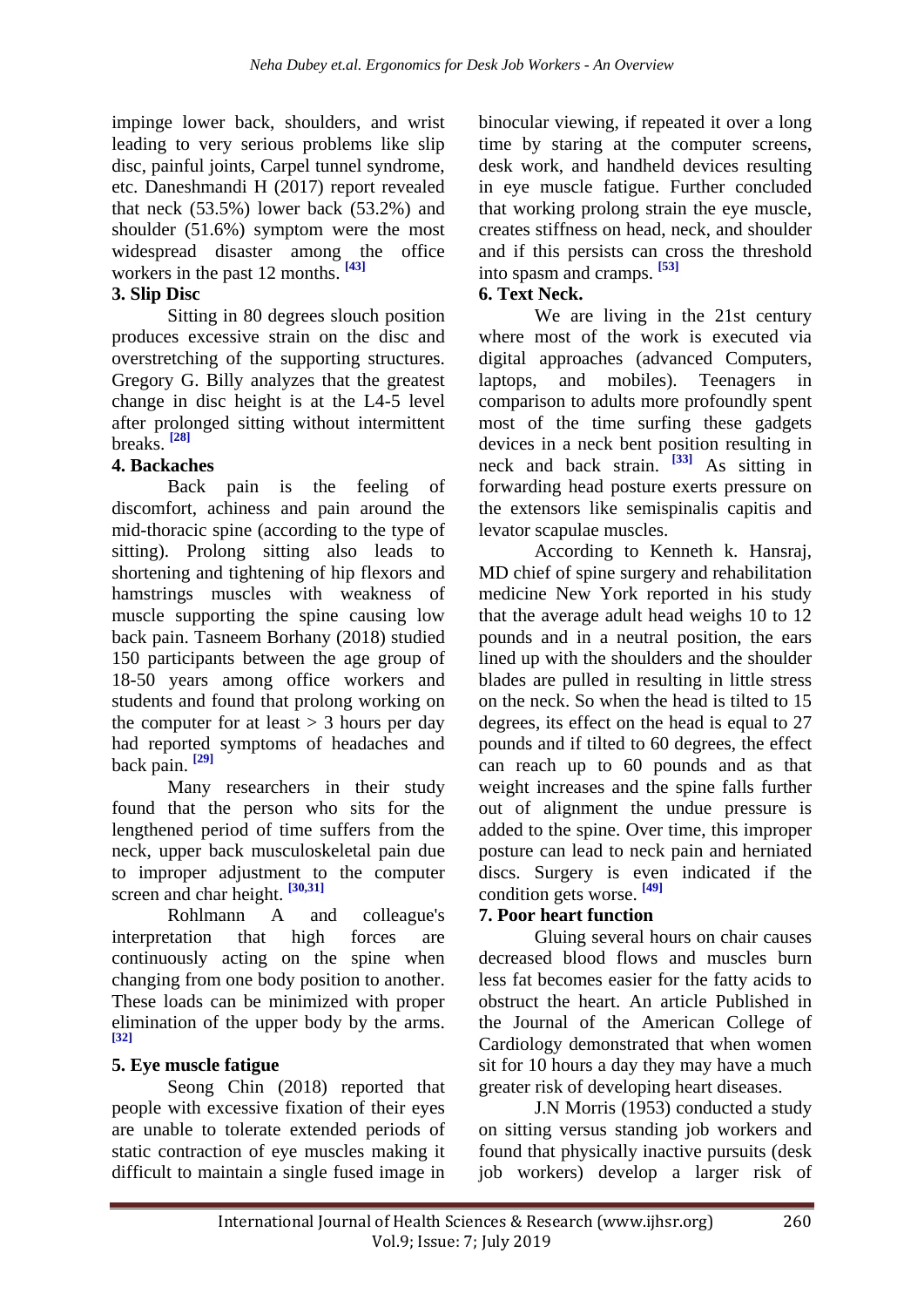coronary heart disease as compared to standing occupations. **[39]**

Many researchers' reveals that sitting prolongs increase pro-inflammatory cytokines which are associated with the development and progression of many cardiovascular disorders.

## **8. Poor Breathing Problem**

A report by the American Academy of Physical Medicine and Rehabilitation (2006) that leaning over at your desk for hours can affect your breathing, lung capacity, and blood flow. This might be due to diaphragm get restricted and compressed resulting in decreased lung function with less oxygen into the body leading to breathing difficulty and less overall energy and functions.

Ali albaratti (2018) demonstrated that leaning forward and prolong sitting reduced the diaphragm strength and movement as compared to sitting in upright posture. <sup>[35]</sup> Fang Lin et al (2005) concluded that prolong slumped sitting significantly decreased Lung capacity, expiratory flow and lumbar lordosis. **[41]**

## **9. Varicose Veins**

Sitting for extended period leads to poor circulation in legs. In this position, veins work harder to move blood to the heart. The blood falls backward and pool in the lower leg this can lead to swelling in the ankles, varicose veins, and even blood clots, also known as deep vein thrombosis (DVT). Seung Namkoong (2015) established a fact that upper leg cross and normal sitting decline blood flow to the lower extremity resulting in a decrease of temperature and cross leg sitting worsen the condition. **[42]**

## **10. Carpel tunnel syndrome**

The most common nerve entrapment syndrome is generally attributed to insulting usually a compression of the median nerve within the wrist due to the continuous bearing of pressure and force from hard working surface which exerts pressure in the wrist and hands. Initial complaints of CTS include sensations of pain, numbness, and tingling in one or both hands at night.

Turner and Buckle demonstrated that occupational risk factor contributed to forcing, repetitiveness, and posture; systematic risk factor like acromegaly, rheumatoid arthritis accounts for 20-30 percent of threat .Other risk factors like family history, gender, acute trauma, pregnancy, etc also account for the development of CTS. **[47]**

#### **11. Poor Performance**

Ammy cuddy a social psychologist article published in 2018 demonstrated that sitting in low power pose create a negative impact which others may also perceive resulting in unmotivated, tired and disinteresting environment with lesser opportunities at workstation. Sitting in a high power pose for a period of 2 min during work results in high performance, more attention and focused. **[48]**

Hadi Daneshmandi (2017) reported that prolonged sitting can cause suppression of lipoprotein lipase activities, induces insulin secretion, interferes with the uptake of blood glucose by skeletal muscles and also had an effect on job satisfaction along with exhaustion during the working day. **[43]**

# **Postural mistakes while working**

**I. looking up and down at the screen.** It results in forced neck extensors along with compression at the intervertebral joints resulting in muscle fatigue, inflammation, pain, and headaches. Prolonged working while looking down strained the neck muscles resulting in slouched posture for rest of the spine & contributing to upper and lower back issues. It is estimated that 75% of the world's population spends hours daily hunched with digital gadgets with their heads flexed forward. **[34]**

# **II. Slouching posture.**

Ali Albarrati et al in his study demonstrated that sitting prolong in the slouch posture fuels breathing disorders with affection at the contiguous structures like heart, phrenic nerve. <sup>[35]</sup> Prolong sitting results in disc issues and degenerations. Youp Cho in his study concluded that Sitting causes a reduction in Lumber lordosis when compared with standing. It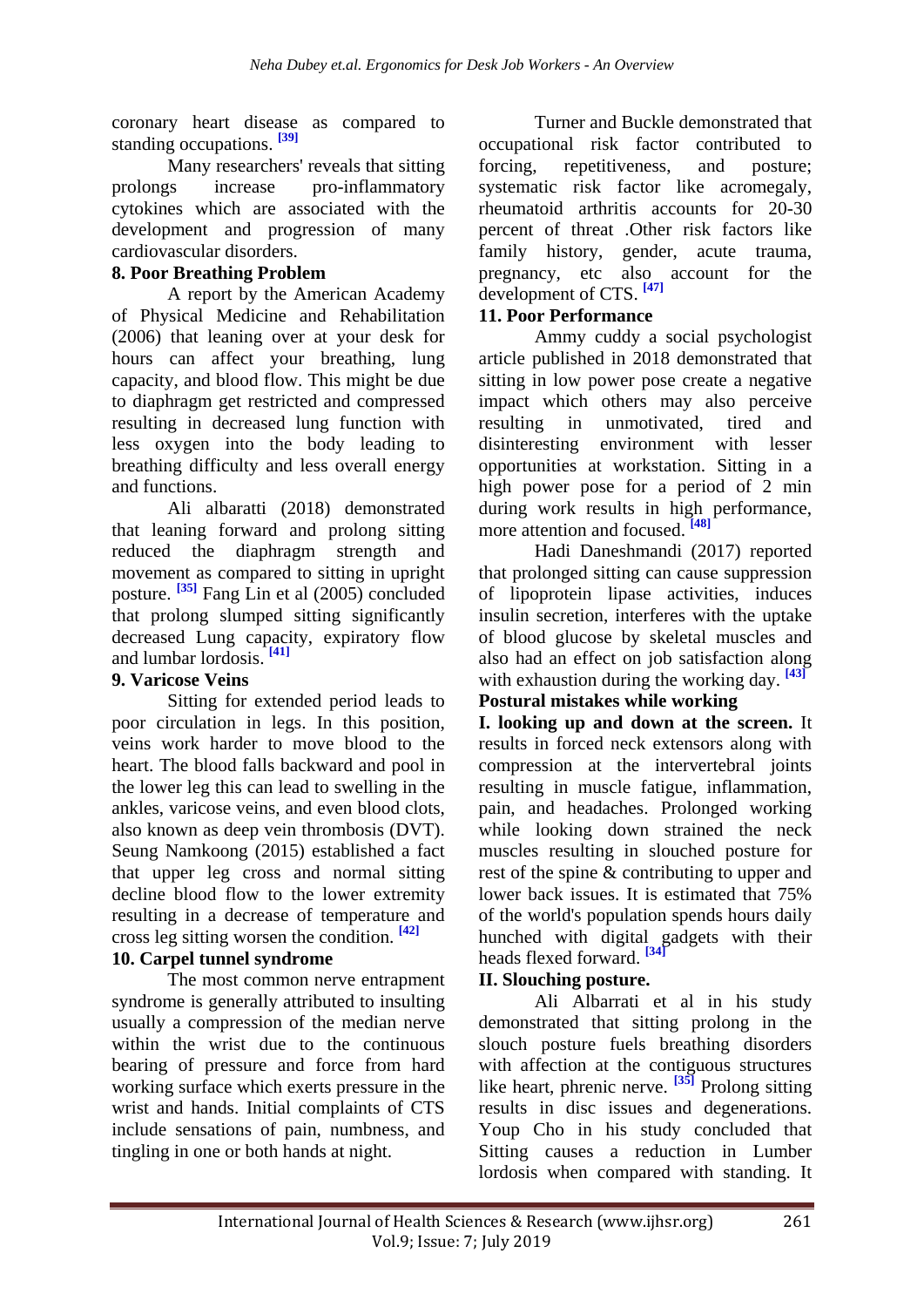might cause spino-pelvic imbalance and result in chronic LBP. <sup>[38]</sup> (Fig-1a).

#### **III keeping leg stable and cross.**

Keeping leg stable for an hour can damage the soft tissues around the leg & foot and decrease the blood flow.  $[42]$  (Fig- 1b).

#### **IV Hunching the shoulder.**

It causes repetitive strain and trigger points in the shoulders and lower neck. Sitting on the Chair without armrest can lead to fatigue also.

#### **V Reaching too far for mouse and keyboard.**

It results in muscle fatigue in the neck, upper back, shoulders, and arms. Raising the back of the keyboard with a regular mouse, and failing to stretch hands results in an increased risk of carpal tunnel syndrome due to incorrect wrist and hand position. Andersen et al (2003) and Palmer KT (2007) found substantial evidence for prolonged use of any handheld device increases the chances of CTS with a higher risk especially on the wrist. **[36,37]**

#### **VI continuous cradling the phone to the ear.**

Cradling phone to the ear while working stresses not only the upper back but also the neck region. (Fig-1c).

#### **VII manual material handling while sitting.**

It develop load onto the spine resulting in lower back issues. The National Safety Council **[44]** testimony reveals that in USA 4, 00,000 workers mug into the disabling back injuries every year. The NIOSH report reveals that the back injuries resulting from manual materials handling activities are a major source of lost time and compensation claims. **[45]**

 $b) c)$ 



**Fig 1 a) Slouching posture b) Sitting with Cross leg c) Cradling phone to the ear while working** 

## **Workstation Ethics**

1) Avoid static work as it can hasten the fatigue level this might be due to, the workstation is either too high or too low, making it difficult for the upper extremity to hold in one's position for a longer period resulting in muscle fatigue. **[2]**

2) Adjust the chair in such a way that when putting the fingers on the middle row of the keyboard the forearm and hands are horizontal and in line with elbows vertically under the shoulder and no angle to be formed at the wrist joint and feet rest flat on the floor.

3) Keep blinking eyes at frequent intervals every 2 hourly. Use screen glare filters for proper illumination (Fig-2a).

4) Wear ARC coating computer eyeglasses.  $(Fig-2c)$ 

5) Alter position at an hour by getting up for a quick walk or spending a few minutes on a different task.

6) Stretching exercises of neck and back in either direction for a minute. Mehrparvar A. houshang (2014) suggested that stretching exercises at the workplace helps in producing short term effect in reducing musculoskeletal pain in office workers. **[51]** Cecily Smith explained that taking an active mini-break for neck exercises at the workstation creates a greater reduction in neck pain symptoms rather than modifying the workstation alone. **[5]**

Yafa Levanon 2012 body posture adjustments, muscle activity training and exercises accompanied by biofeedback training help in reducing musculoskeletal disorders among computer operators. **[52]** Kathryn Doyle (2016) recommended regular exercises, avoiding prolonged sitting, modular sit-stand work stations and activitypermissive desks may be useful to lower sedentary time and cardiovascular diseases **[40]**

Dr. I-Min Lee, a professor of medicine at Harvard Medical School from Annals study suggested making use of mobile app for reminders after every half an hour of working to spare 2-3 minutes of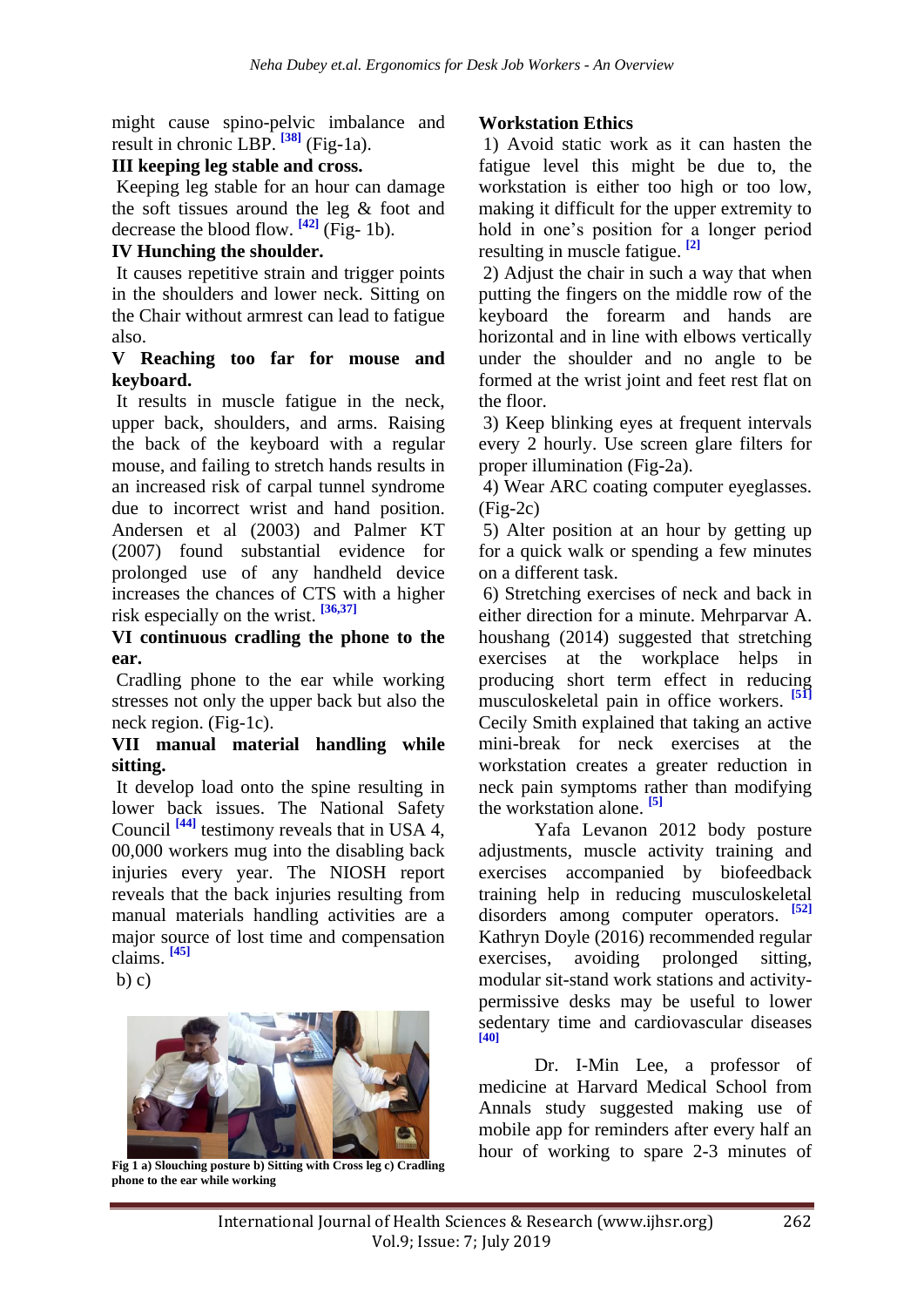their time to move around the office corridors.

7) Apply lumber support pillows, if the chair is not ergonomically designed. Avoid sitting in an unnatural posture with consent on altering it frequently.

8) Sit in an upright position and in line with the torso.

9) The monitor is at eye level with a distance of 20 -40 inches (Fig-3a). It should not be too close leading to eyesight problem or not to one side resulting in uneven pressure on the neck muscles.

10) The keyboard is at a comfortable height and elbow to be placed close to the body. Work with both the hands in a symmetrical way.

11) Use of footrest reduces the pressure at the thigh which is evenly distributed while sitting on the chair using footrest support (Fig-2b).

12) Use a document holder or a Table Top in the office to avoid loading of neck and spine (Fig-3b). Position it at the same monitor height and distance. Position all the desktop accessories e.g. Phones, paper tray, bottle, etc in a reachable place. Avoid reaching & twisting.

13) A hands-free headset like Bluetooth device is the better option to avoid cradling while working on the desk.

14) Ergonomic fit workstation required in which eyes look at the monitor, shoulder relaxed, back fully supported, reference material s are within the reach, Feet resting on the footrest with moderate pressure on the thigh, proper illumination.(Fig-3c).

15) The National Institute for Occupational Safety and Health in 1981; Snook and Ciriello (1991) and, Mital et al. (1997) **[46]** published a guideline which will assist, evaluate and reduce the risk of manual material handling conditions.

16) Kishore P Madhwani 2017 concluded that the effective office ergonomics awareness program with quick 10-minute training is highly promising for boosting the employee's confidence.<sup>[50]</sup>



**Fig 2 a) Screen Filters b) Sitting with footrest c) ARC coating glasses**



**Fig 3 a) Monitor distance b) Tabletop c) Ergonomic fit workstation with correct placement of reference material.**

#### **CONCLUSION**

The protocol standards clarify that working in an environment which is ergonomically fit is accomplished by a) employee's participation in a pain-free environment b) Understanding the biomechanical properties of sitting and its types. c) Perceptive Hazards information's and its consequences at work. d) Administration of ergonomic principles into the sedentary lifestyles. Knowing these facts helps in facilitating the productivity to successful management of human resources. The proactive ergonomics are the stepping stone towards a successful outcome and is a more cost-effective way to improve performance, health and well being rather than the reactive ergonomics. Available literature reviews from many sources and articles reveal that setting a good ergonomics regime is extremely beneficial to both employers and employees health. We cannot avoid our duties, but can transform our functional approach of working for a better health.

**Conflict of interest:** Authors agree that there was no conflict of interest.

#### **REFERENCES**

- 1. Kroemer K.H.E & Grandjean, E. Fitting the Task to the Human: A Textbook of Occupational Ergonomics. Fifth edition Philadelphia, PA, US: Taylor & Francis. 1997.
- 2. Jeffrey E. Fernandez. Ergonomics in the workplace. J Emrald insight Facilities. 1995:13(4):20-27.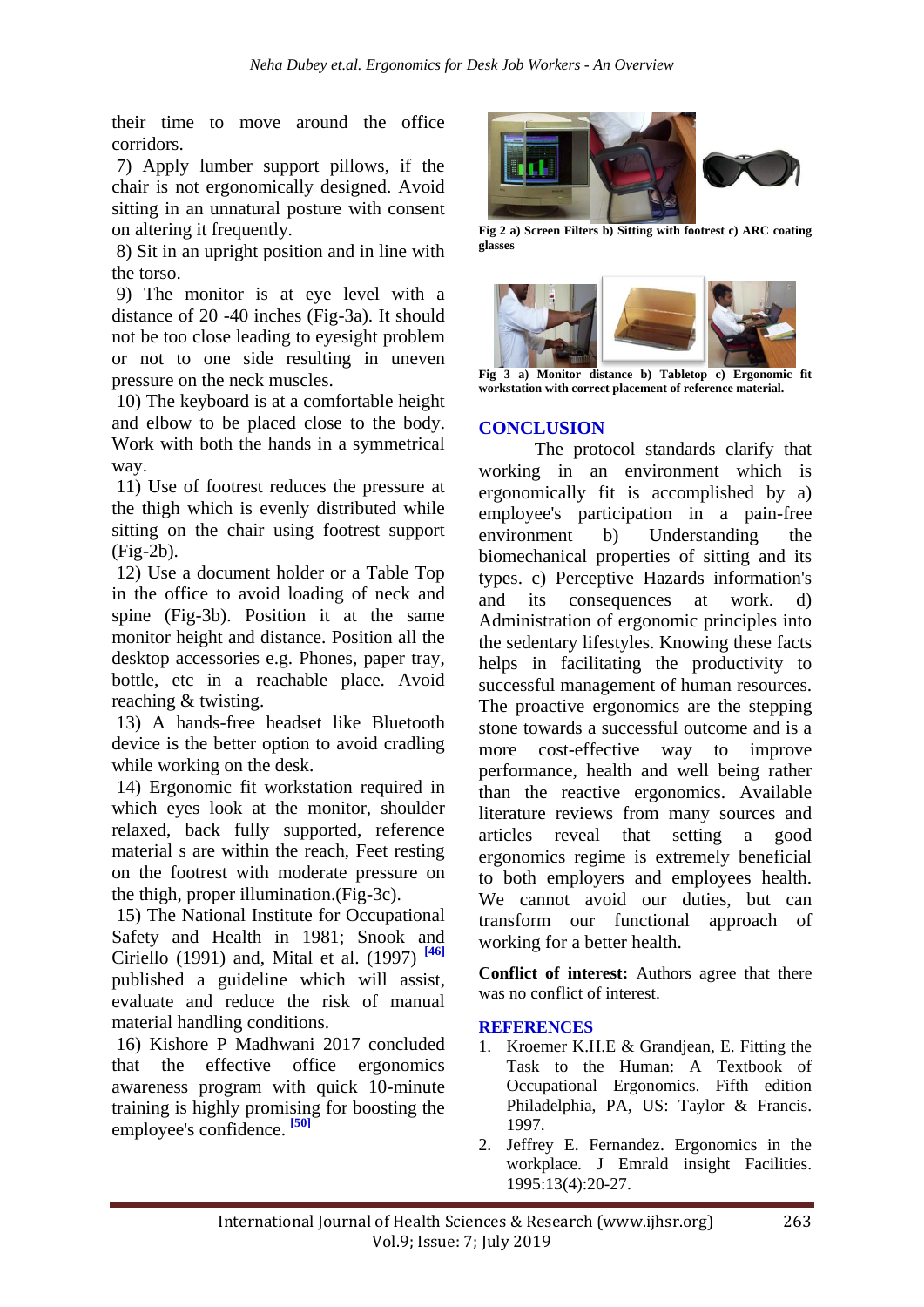- 3. Kishore P. Madhwani and P. K. Nag. Effective Office Ergonomics Awareness: Experiences from Global Corporates. Indian J Occup Environ Med. 2017:21(2):77-83.
- 4. Bureau of Labor Statistics, U.S. Department of Labor. The Economics Daily. Standing or walking versus sitting on the job In 2016. [Internet]. 2017[updated 2017 march 1] Availaible from from https://www.bls.gov/opub/ted/2017/standing -or-walking-versus-sitting-on-the-job-in-2016.htm.
- 5. Cecily Smith. The effects of an ergonomic workstation intervention and exercise on office workers with neck pain. Academia, Nov 2014, Intro pg 1.
- 6. British Psychological Society. Office workers spend too much time at their desks. Science Daily, 15 January 2012.
- 7. Rosenstock L, Cullen M, Brodkin C, Redlich C. Textbook of clinical occupational and environmental medicine. Second edition, 2005, Philadelphia; Elsevier Saunders, pp. 495-526.
- 8. Dembe AE, Erickson JB, Delbos RG, Banks SM. The impact of overtime and long work hours on occupational injuries and illnesses: new evidence from the United States. Occupational and environmental medicine. 2005; 62(9):588–97.
- 9. Strazdins L, Bammer G. Women, work and musculoskeletal health. Social science & medicine. 2004; 58(6):997–1005.
- 10. Garavan TN. Training, Development, Education, and Learning: Different or the same? J Eur Ind Training; 1997; 21:39–50.
- 11. Berge Z, Verneil MD, Berge N, Davis L, Smith D. The increasing scope of training and development competency. Benchmarking: An Int J; 2002; 9:43–61.
- 12. Brightman HS, Moss N. Sick building syndrome studies and the compilation of normative and comparative values. In: Spengler JD, Samet JM, McCarthy JF, eds. Indoor air quality handbook. New York: McGraw-Hill; 2000:3.1-3.32.
- 13. Reijula K, Sunderman-Digert C. Assessment of indoor air problems at work with a questionnaire. Occup Environ Med; 2004; 61:33–8.
- 14. Hedge A, Erickson A, Rubin G. Predicting sick building syndrome at the individual and aggregate levels. Environment International. 1996; 22:3–19.
- 15. Begley CG, Caffery B, Chalmers RL, et al. Use of dry eye questionnaire to measure symptoms of ocular irritation in patients with aqueous tear deficient dry eye. Cornea2002; 21:664–70.
- 16. Wolkoff P et al. Eye complaints in the office environment: precorneal tear film integrity influenced by eye blinking efficiency. Occupational and Environmental Medicine 2005; 62:4-12.
- 17. Dessie A. Computer Vision Syndrome and associated factors among Computer Users in Debre Tabor Town, Northwest Ethiopia. J Environ Public Health. 2018; 20. 2018 Sep 16.
- 18. Moon HH: The effect of correction exercise program on primary school students with idiopathic scoliosis. J Sport Leis Stud, 2007, 31: 1033–1041.
- 19. Carter JB, Banister EW. Musculoskeletal problems in VDT work: a review. Ergonomics. 1994 Oct; 37(10):1623-48.
- 20. Matthews CE, Chen KY, Freedson PS, et al. Amount of time spent in sedentary behaviors in the United States, 2003-2004. Am J Epidemiol. 2008; 167:875–881.
- 21. Keegan JJ. Alterations of the lumbar curve related to posture and seating. J Bone Joint Surg Am. 1953; 35:589–603
- 22. Farfan HF, Huberdeau RM, Dubow HI. Lumbar intervertebral disc degeneration: the influence of geometrical features on the pattern of disc degeneration: a post mortem study. J Bone Joint Surg Am. 1972; 54:492– 510.
- 23. Andersson GB, Murphy RW, Ortengren R, Nachemson AL. The influence of backrest inclination and lumbar support on lumbar lordosis. Spine (Phila Pa 1976) 1979; 4:52– 58.
- 24. Rohlmannt A, Claes LE, Bergmannt G, Graichen F, Neef P, Wilke HJ. Comparison of intradiscal pressures and spinal fixator loads for different body positions and exercises. Ergonomics. 2001; 44:781–794.
- 25. Chu C, Rosenfield M, Portello JK, Benzoni JA, Collier JD. A comparison of symptoms after viewing text on a computer screen and hardcopy. Ophthalmic Physiol Opt. 2011 Jan; 31(1):29-32.
- 26. Shantakumari N, Eldeeb R, Sreedharan J, Gopal K. Computer use and vision-related problems among university students in Ajman, United Arab emirate. Ann Med Health Sci Res. 2014; 4(2):258–263.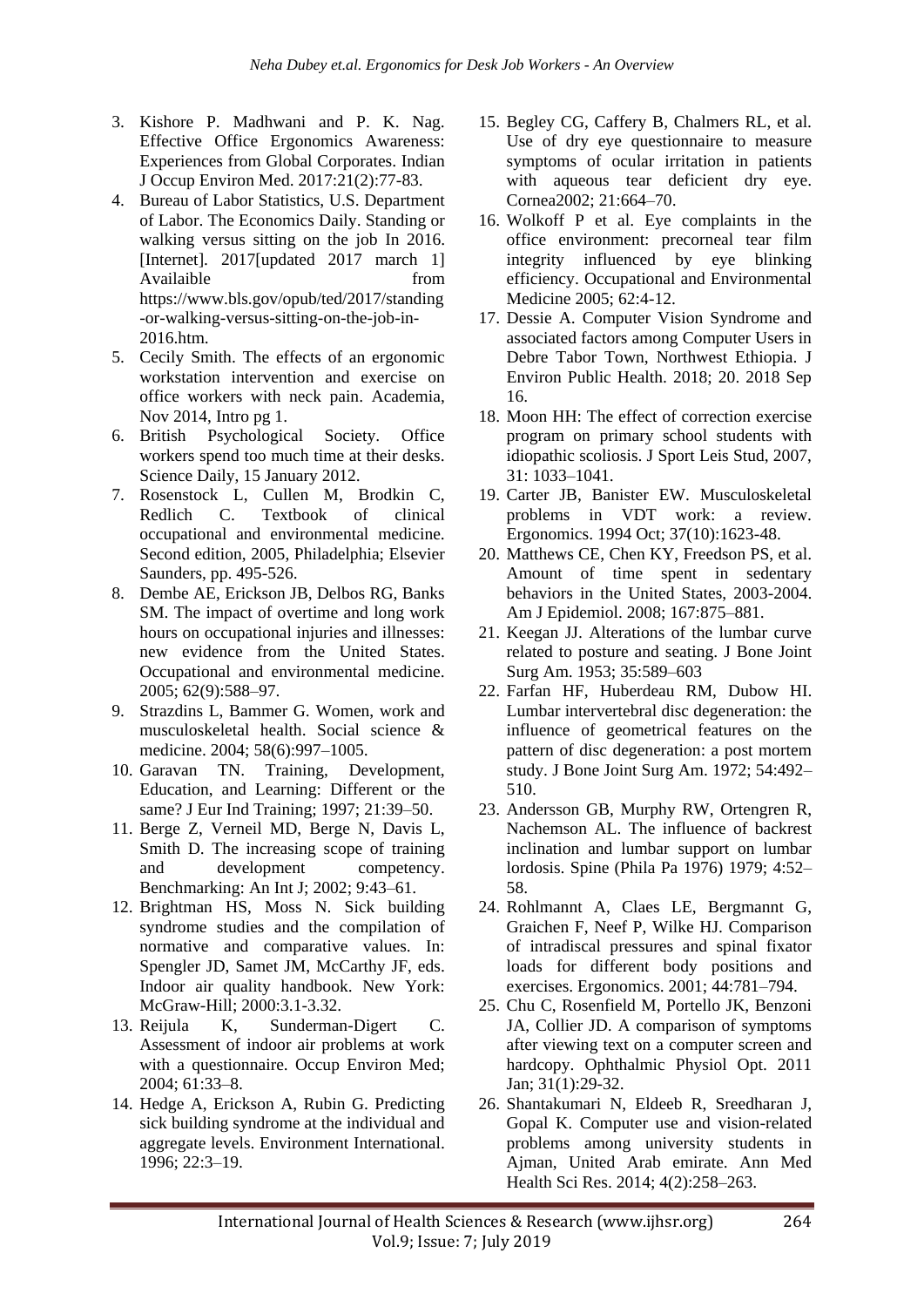- 27. Blehm C et al. Computer vision syndrome: a review, survey Ophthalmol 2005, 50, 253- 262.
- 28. Billy GG, Lemieux SK, Chow MX. Changes in lumbar disk morphology associated with prolonged sitting assessed by magnetic resonance imaging. PM R. 2014; 6(9):790–795.
- 29. Borhany T, Shahid E, Siddique WA, Ali H. Musculoskeletal problems in frequent computer and internet users. J Family Med Prim Care. 2018;7(2):337–339.
- 30. Bo-Ra Kang et al. Computer Desk Level on the Musculoskeletal Discomfort of Neck and Upper Extremities and EMG Activities in Patients with Spinal Cord Injuries. Occupational Therapy International, Volume 2019, P10.
- 31. Van Vledder N, Louw Q. The effect of a workstation chair and computer screen height adjustment on the neck and upper back musculoskeletal pain and sitting comfort in office workers. S Afr J Physiotherapy. 2015; 71(1):279.
- 32. Rohlmann A, Petersen R, Schwachmeyer V, Graichen F, Bergmann G. Spinal loads during position changes. Clin Biomech (Bristol, Avon). 2012 Oct; 27(8):754-8.
- 33. Text Neck: A Global Epidemic. The Text Neck Institute. [Last accessed on 2016 Aug 29]. http://text-neck.com.
- 34. Hestbaek L, Leboeuf-Yde C, Kyvik KO, Manniche C.The course of low back pain from adolescence to adulthood: eight-year follow-up of 9600 twins. Spine.2006 Feb 15; 31(4):468-72.
- 35. Ali Albarrati et al. Effect of upright and slouched sitting postures on the respiratory muscle strength in healthy young males. Bio Med Research International Volume 2018, P 5.
- 36. Andersen JH, Thomsen JF, Overgaard E, Lassen CF, Brandt LP, Vilstrup I, Kryger AI, Mikkelsen S.Computer use and carpal tunnel syndrome: a 1-year follow-up study.Jama. 2003 Jun 11; 289(22):2963-9.
- 37. Palmer KT, Harris EC, Coggon D. Carpal tunnel syndrome and its relation to occupation: a systematic literature review. Occup Med. 2007 Jan; 57(1):57-66.
- 38. Cho IY, Park SY, Park JH, Kim TK, Jung TW, Lee HM. The Effect of Standing and Different Sitting Positions on Lumbar Lordosis: Radiographic Study of 30 Healthy

Volunteers. Asian Spine J. 2015; 9(5):762– 769. doi:10.4184/asj.2015.9.5.762.

- 39. N Morris, Raffle PAB et al (1953). Coronary heart diseases and physical activity of work. Vol 262; issue 6796; P1111-1120.
- 40. Kathryn Doyle (2016). Extreme sitting for male more than 10 hours a day linked to heart diseases. Reuter's life healthy livings. Article July 2016.
- 41. Lin, Fang et al. Effect of Different Sitting Postures on Lung Capacity, Expiratory Flow, and Lumbar Lordosis. Archives of Physical Medicine and Rehabilitation, Volume 87, Issue 4, 504 – 509.
- 42. Namkoong S, Shim J, Kim S, Shim J. Effects of different sitting positions on skin temperature of the lower extremity. J Phys Ther Sci. 2015; 27(8):2637–2640.
- 43. Daneshmandi H, Choobineh A, Ghaem H, Karimi M. Adverse Effects of Prolonged Sitting Behavior on the General Health of Office Workers. J Lifestyle Med. 2017; 7(2):69–75.
- 44. National Safety Council, Accident Facts, NSC, Chicago, IL, 1978.
- 45. National Institute for Occupational Safety and Health, Revisions in NIOSH Guide to Manual Lifting, paper presented by V. Anderson and T. Waters in Ann Arbor, MI, 1991.
- 46. Snook, S.H. and Ciriello, V. The design of manual handling tasks: revised tables of maximum acceptable weights and forces, Ergonomics, Vol. 34, 1991, pp. 1197- 213.
- 47. Turner, J.P. and Buckle, P. W. Carpal tunnel syndrome and related risk factors-a review, in Buckle, P.W. (Ed.), Musculoskeletal Disorders at Work, Taylor and Francis, London, 1987, pp. 124-32.
- 48. Ammy cuddy. Power posing is back: Ammy cuddy successful refutes criticism. [Internet].2018 [updated 2018 April 3].Available from https://www.forbes.com/sites/kimelsesser/2 018/04/03/power-posing-is-back-amycuddy-successfully-refutes criticism/#5436ce463b8e.
- 49. Kenneth k. Hansraj. Assessment of stresses in the cervical spine caused by posture and position of the head. Neuro and spine surgery surgical technology international, New York.
- 50. Kishore P. Madhwani, P. K. Nag. Effective office Ergonomics Awareness: Experiences